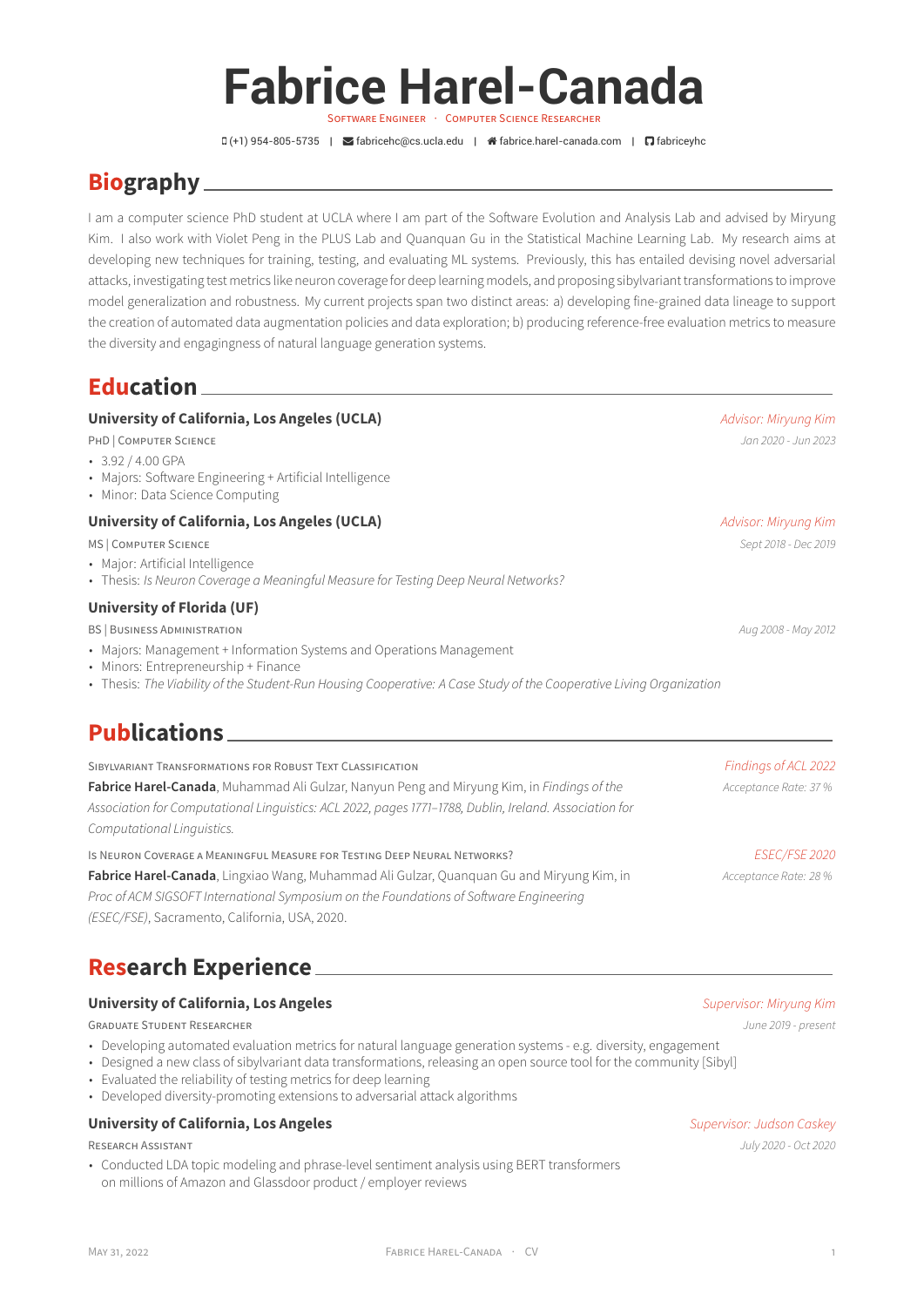# **Professional Experience**

### **Axenzi Consultants**

CEO *Oct 2018 - present*

• Helping clients to plan and implement technology projects - specs, devops, application development, and database development

### **University of California, Los Angeles** *Supervisor: Miryung Kim*

TEACHING ASSISTANT, CS 130 : SOFTWARE ENGINEERING *Sept 2020 - Dec 2020*

• Developed teaching materials, activities, and exam questions that reinforced the lectures and gauged conceptual proficiency.

### **University of California, Los Angeles** *Supervisor: Carlo Zaniolo*

READER, CS 143 : DATABASE SYSTEMS *Jan 2019 - Mar 2019*

• Developed test cases for a Spark project in Scala, actively addressed student questions, and assisted students with project work

PROJECT MANAGER + DEVELOPER TEAM LEAD *July 2015 – Sept 2018*

- Designed and successfully launched a smarter insurance app by building, motivating, and guiding a team of 23
- Contributed 100s of check-ins, primarily consisting of C# Web APIs and database tables, triggers, sprocs, and T-SQL scripts
- Designed and implemented a 3-system legacy data migration
- Responsible for producing, coordinating and reviewing nearly every aspect of the SDLC:
	- **–** code reviews and code optimization
	- **–** requirements and spec generation
	- **–** database design + SSIS + SSRS
	- **–** technical documentation
	- **–** UI design standards + product design
	- **–** build and deployment scripts

#### **People's Trust Insurance** *Supervisor: Scott Thompson*

BUSINESS + DATA ANALYST *Dec 2012 – Sept 2018*

- Go-to data expert for executives to produce hundreds of reports and analyses for pivotal decision making at the executive level
- Developed numerous front-end / back-end application features that were successfully deployed into production to automate tedious and time-intensive workflows
- Performed continuous requirements gathering & demos with business stakeholders to support 60+ sprints of development for both applications and business intelligence teams, including the transition to a new policy and claim management system

#### **Cooperative Living Organization**

PRESIDENT *Dec 2010 – May 2012*

- Appointed and oversaw the performance of 17 managers who were responsible for executing the policies and procedures I developed
- Increased house occupancy from 60 residents to full capacity (80) and increased net income 57% while expanding services & activities for residents

# **Skills**

**Programming** sql, python, java, c#, ling, html, css, js, scala, problog, prolog, LTFX **Frameworks** pytorch, tensorflow, keras, spark, numpy, pandas, scipy, sklearn, opency, matplotlib, seaborn **Tools** ssms, ssis, ssrs, tfs, azure devops, visual studio, excel, aws, gcp, exchange server, moqups

# **Selected Coursework**

| 2022 | <b>Natural Language Generation, CS 269</b>         | <b>UCLA</b> |
|------|----------------------------------------------------|-------------|
| 2022 | <b>Automated Testing 4 Data Systems, CS 239</b>    | <b>UCLA</b> |
| 2021 | Large-Scale Data Mining, EC 219                    | <b>UCLA</b> |
| 2021 | Large-Scale Social and Complex Networks, EC 232E   | <b>UCLA</b> |
| 2020 | <b>Reinforcement Learning, EC 239AS</b>            | <b>UCLA</b> |
| 2020 | <b>Machine Learning Algorithms, CS 260</b>         | <b>UCLA</b> |
| 2020 | <b>Probabilistic Programming, CS 267A</b>          | <b>UCLA</b> |
| 2019 | <b>Neural Networks and Deep Learning, EC 239AS</b> | <b>UCLA</b> |
| 2019 | <b>Natural Language Processing, CS 269</b>         | <b>UCLA</b> |
| 2019 | ML Testing and Debugging, CS 239                   | <b>UCLA</b> |
| 2018 | Advanced Data + Knowledge Bases, CS 240B           | UCLA        |
|      |                                                    |             |

#### **Verox Tech** *Supervisor: Michael Simhai*